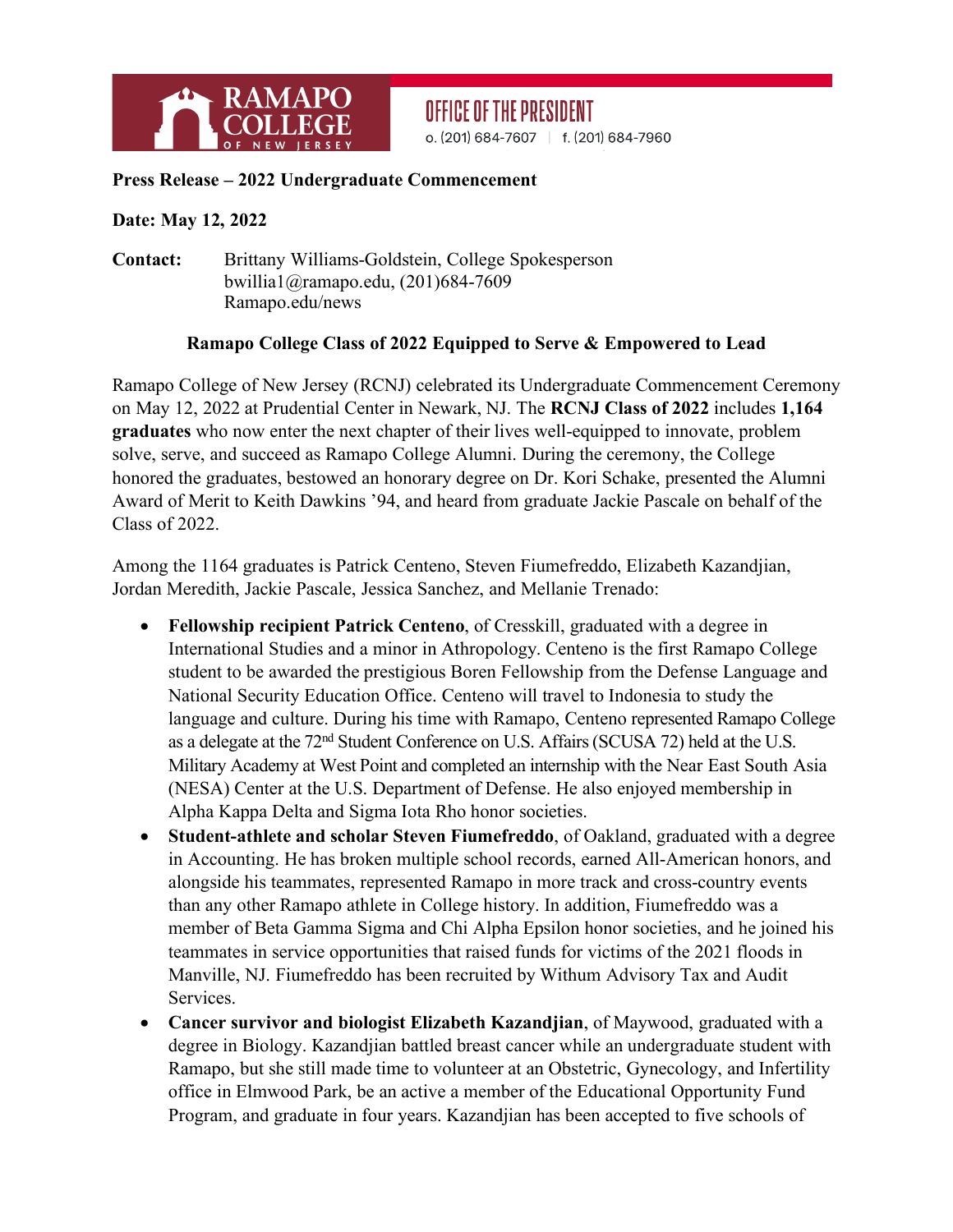pharmacy and plans to pursue graduate studies at South College School of Pharmacy in Tennessee.

- **Peer leader and mentor Jordan Meredith**, of Eatontown, graduated with a degree in Social Work. Jordan is a first-generation graduate and, throughout her undergraduate career she also served as caretaker for her mother. Alongside managing her personal responsibilities, Jordan managed to lead and inspire her peers. Her leadership on campus included service as President of Ebony Women for Social Change and as a Peer Facilitator and Orientation Leader. She is a member of Alpha Lambda Delta honor society and performed community service work with Teaneck Tutoring, Mahwah Environmental Volunteers Organizations, and Pony Power. Additionally, she spent her final semester as a Social Work Intern with the College's First Generation Student Initiatives. Jordan plans to pursue a career in higher education and will be enrolling in Ramapo's Master of Educational Leadership program.
- **Author and educator Jacqueline "Jackie" Pascale**, of Parsippany, graduated with a degree in Literature and her Secondary Education Teacher Certification and delivered the graduate address at the ceremony. During her time with Ramapo, Pascale served as a Resident Assistant, as President of Sigma Tau Delta, and as the New Member Educator of Alpha Phi Omega, the on-campus community service fraternity. She is a member of Rho Alpha Sigma honor society, was awarded the Best Prose Piece Award by *Trillium,* the College's literary magazine, and her undergraduate research on international poetry was selected as a poster presentation in Ramapo's Annual Scholars' Day. She will continue her academic career with Ramapo as she pursues her Master of Arts in Special Education in the College's 4+1 program.
- **Educational Opportunity Fund (EOF) Scholar Jessica Sanchez**, of Passaic, graduated with a Political Science degree and minors in Public Policy and Latinx American Studies. She interned with the Office of the Secretary of Higher Education (OSHE), earned the Outstanding Academic Achievement Award and the EOF Outstanding Achievement Award for exemplifying the spirit and intent of the EOF program. During her studies with Ramapo, Sanchez also served as student speaker of the College's EOF Awareness Month Ceremony, as President of the Association of Latinos Moving Ahead, and she held several roles including service as a member of the Student Government Association and Dean's Advisory Council, as well as Peer Facilitator and EOF Success Mentor. Post-Ramapo, Jessica will continue her public policy work with OSHE.
- **Award winning graphic designer Mellanie Trenado**, of Bergenfield, graduated with a degree in Visual Communications Design. Trenado was awarded a prestigious Gilman Scholarship from the U.S. Department of State to travel to Japan for an internship with the country's largest English language magazine, *Metropolis Japan*. Trenado interned in the College's Marketing and Communications Office, and served on the College's Yearbook Club and Literary Magazine, *Trillium*, while a student.

These impressive graduates, their peers, and their families enjoyed a keynote address by foreign policy scholar, author, and adviser, **Dr. Kori Schake**, who was also awarded an Honorary Doctor of Humane Letters degree from the College. Dr. Schake is currently a senior fellow and the director of foreign and defense policy studies at the American Enterprise Institute. She has also served as the Deputy Director-General for the International Institute for Strategic Studies in London.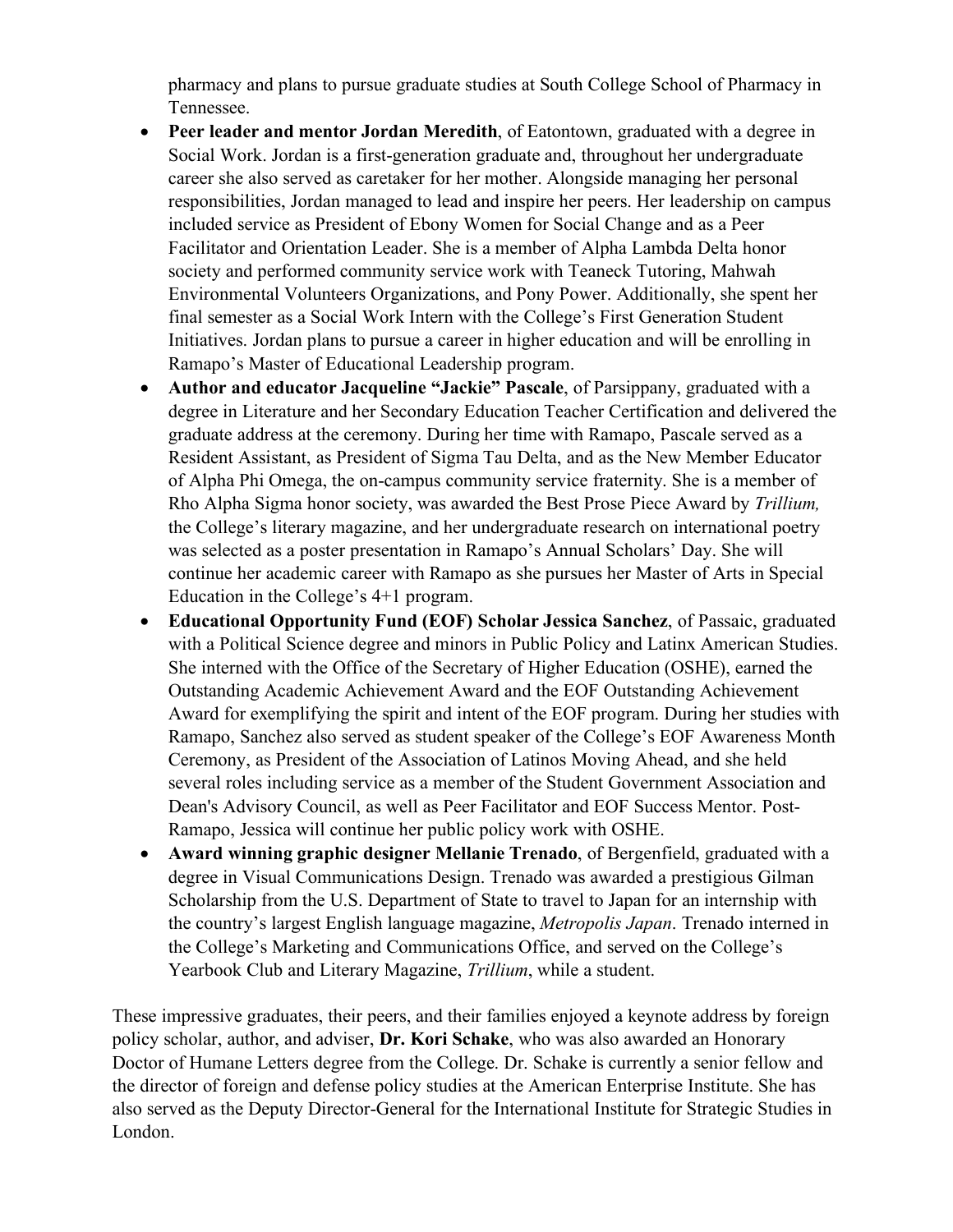In her address to the graduates, Schake self-deprecatingly described herself as a "successful failure", sharing a series of personal and historic examples of how failing is actually learning to succeed. "Learning how to fail is not only strengthening for us as individuals, it has an important social purpose, as well," Schake said, adding later, "Be successful failures, my friends. The country needs you. It needs what you can contribute as well-equipped Ramapo College alumni." Dr. Schake's career has also included service at the U.S. State Department, the U.S. Department of Defense, and the National Security Council at the White House. In addition, she has enjoyed roles as professor at Stanford, West Point, the Johns Hopkins University School of Advanced International Studies, National Defense University, and the University of Maryland. She is the author of several books, most recently *America vs the West: Can the Liberal World Order Be Preserved?*

In addition to honoring the 1,164 graduates and Dr. Kori Schake, Ramapo College's ceremony also took time to recognize **Mr. Keith Dawkins '94**. Dawkins, of Ridgewood, was awarded the President's Alumni Award of Merit in recognition of his service-oriented leadership and continued advocacy of the College. Dawkins told the graduates that Ramapo gave him two very profound things for which he is eternally grateful for: his wife and his career. "I would say that's a pretty good return on my college investment," Dawkins said smiling. Dawkins, a strategic, creative, award winning Chief Executive Officer with 25+ years of experience in the media/entertainment, professional sports, and philanthropic industries, recently became President of the Harlem Globetrotters and Herschend Entertainment Studios. Dawkins has led by making diversity, equity, and inclusion a vital part of all of his business dealings and his community engagement including leadership of First Tee, and service on the Ramapo College Board of Governors, and the NY chapter of Reach Out and Read.

Presiding over the ceremony was Ramapo's new President, **Dr. Cindy Jebb**, and Associate Professor **Jackie Skrzynski** served as Grand Marshal. Jebb became the College's fifth president on July 6, 2021. She retired from the U.S. military after 39 years of service at the rank of Brigadier General, Professor Emerita, and as the first woman Dean of the Academic Board at the U.S. Military Academy at West Point. In her address to the graduates Jebb shared, "I imagine whatever uncertainty you felt about graduating pales in comparison to the uncertainty you might be feeling on what comes next. No worries—embrace uncertainty—it is a space in which you have proven to thrive and will in the future," adding "The future is bright because you are the ethical leaders who will serve as change agents to advance our democratic society, our industries, and our communities both here and beyond."

Skrzynski joined Ramapo College in 2009. She is the 2022 recipient of the Fred and Florence Thomases Award which recognizes a faculty member who demonstrates significant and ongoing contributions to the development of the college through teaching, scholarship, service to committees and outstanding fulfillment of professional responsibility. As Associate Professor of Art (Drawing & Painting), Skrzynski's development of a Digital Drawing course, her impactful teaching and mentoring practices, and her service at the All-College level were commended. Her drawings have recently been exhibited at Theo Ganz Studio in Beacon, NY, Morehead State University in Kentucky, the Arc Gallery in San Francisco, Les Abattoirs d'Avallon in France and Tribes Gallery in New York City.